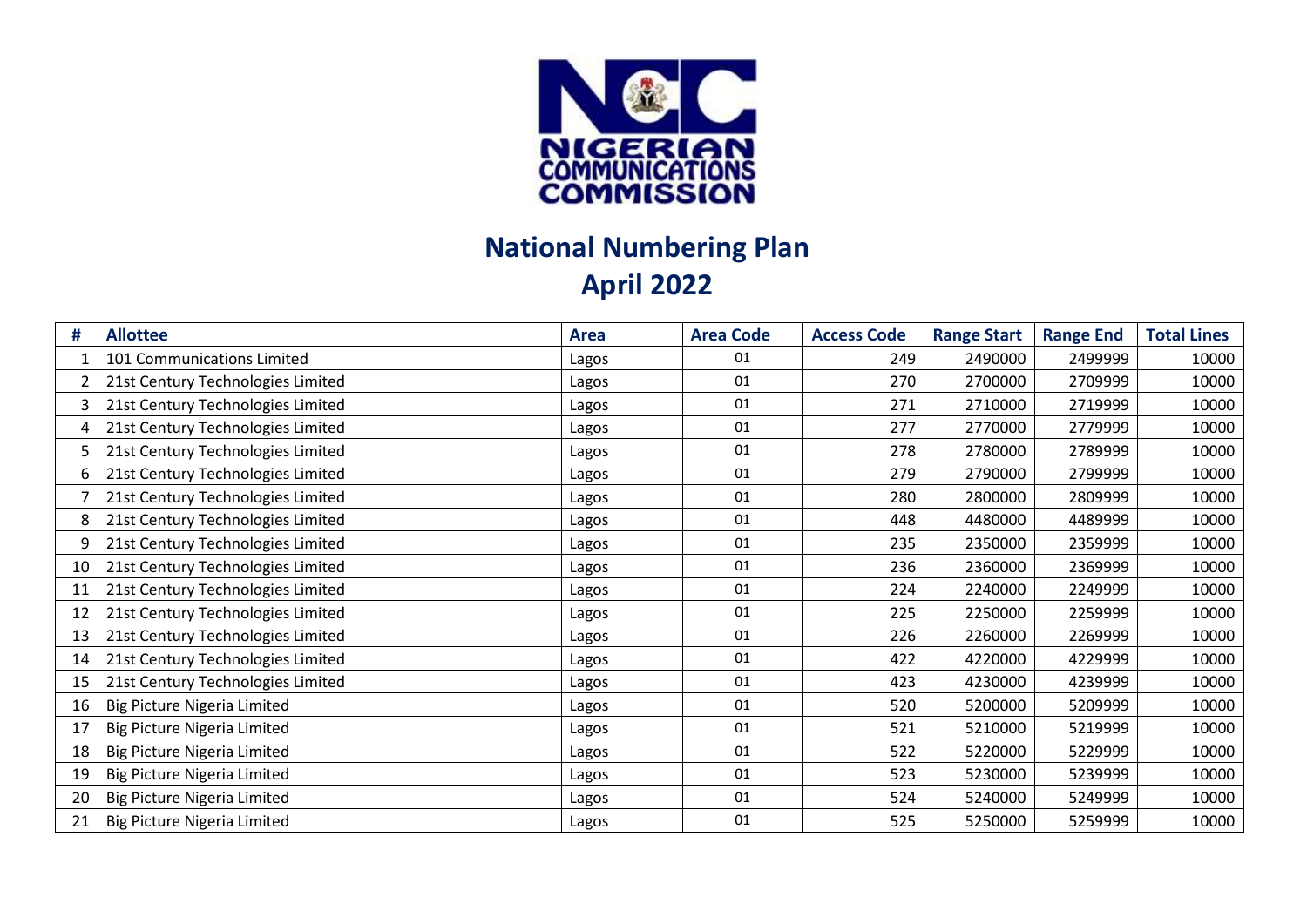

| 22 | <b>Big Picture Nigeria Limited</b>   | Lagos | 01     | 526 | 5260000 | 5269999 | 10000 |
|----|--------------------------------------|-------|--------|-----|---------|---------|-------|
| 23 | <b>Big Picture Nigeria Limited</b>   | Lagos | 01     | 527 | 5270000 | 5279999 | 10000 |
| 24 | <b>Big Picture Nigeria Limited</b>   | Lagos | 01     | 528 | 5280000 | 5289999 | 10000 |
| 25 | <b>Big Picture Nigeria Limited</b>   | Lagos | 01     | 529 | 5290000 | 5299999 | 10000 |
| 26 | <b>Broadbased Communications Ltd</b> | Lagos | $01\,$ | 227 | 2270000 | 2279999 | 10000 |
| 27 | <b>Broadbased Communications Ltd</b> | Lagos | 01     | 228 | 2280000 | 2289999 | 10000 |
| 28 | <b>Cyberspace Limited</b>            | Lagos | 01     | 515 | 5150000 | 5154999 | 5000  |
| 29 | Cyberspace Limited                   | Lagos | 01     | 515 | 5155000 | 5159999 | 5000  |
| 30 | Cyberspace Limited                   | Lagos | 01     | 516 | 5160000 | 5169999 | 10000 |
| 31 | Globacom Limited                     | Lagos | 01     | 903 | 9030000 | 9039999 | 10000 |
| 32 | Globacom Limited                     | Lagos | 01     | 904 | 9040000 | 9049999 | 10000 |
| 33 | <b>Globacom Limited</b>              | Lagos | 01     | 905 | 9050000 | 9059999 | 10000 |
| 34 | Globacom Limited                     | Lagos | 01     | 906 | 9060000 | 9069999 | 10000 |
| 35 | Globacom Limited                     | Lagos | 01     | 907 | 9070000 | 9079999 | 10000 |
| 36 | <b>Globacom Limited</b>              | Lagos | 01     | 908 | 9080000 | 9089999 | 10000 |
| 37 | <b>Globacom Limited</b>              | Lagos | 01     | 909 | 9090000 | 9099999 | 10000 |
| 38 | <b>Globacom Limited</b>              | Lagos | 01     | 910 | 9100000 | 9109999 | 10000 |
| 39 | Globacom Limited                     | Lagos | 01     | 911 | 9110000 | 9119999 | 10000 |
| 40 | <b>Globacom Limited</b>              | Lagos | 01     | 912 | 9120000 | 9129999 | 10000 |
| 41 | <b>Globacom Limited</b>              | Lagos | 01     | 913 | 9130000 | 9139999 | 10000 |
| 42 | Globacom Limited                     | Lagos | 01     | 914 | 9140000 | 9149999 | 10000 |
| 43 | <b>Globacom Limited</b>              | Lagos | 01     | 915 | 9150000 | 9159999 | 10000 |
| 44 | Inq Digital Nig Ltd (fmr Vodacom)    | Lagos | 01     | 700 | 7000000 | 7009999 | 10000 |
| 45 | Intercellular Nig. Limited           | Lagos | 01     | 470 | 4700000 | 4709999 | 10000 |
| 46 | Intercellular Nig. Limited           | Lagos | 01     | 471 | 4710000 | 4719999 | 10000 |
| 47 | Intercellular Nig. Limited           | Lagos | 01     | 472 | 4720000 | 4729999 | 10000 |
| 48 | Intercellular Nig. Limited           | Lagos | 01     | 473 | 4730000 | 4739999 | 10000 |
| 49 | Intercellular Nig. Limited           | Lagos | 01     | 474 | 4740000 | 4749999 | 10000 |
| 50 | Intercellular Nig. Limited           | Lagos | 01     | 475 | 4750000 | 4759999 | 10000 |
| 51 | Intercellular Nig. Limited           | Lagos | 01     | 476 | 4760000 | 4769999 | 10000 |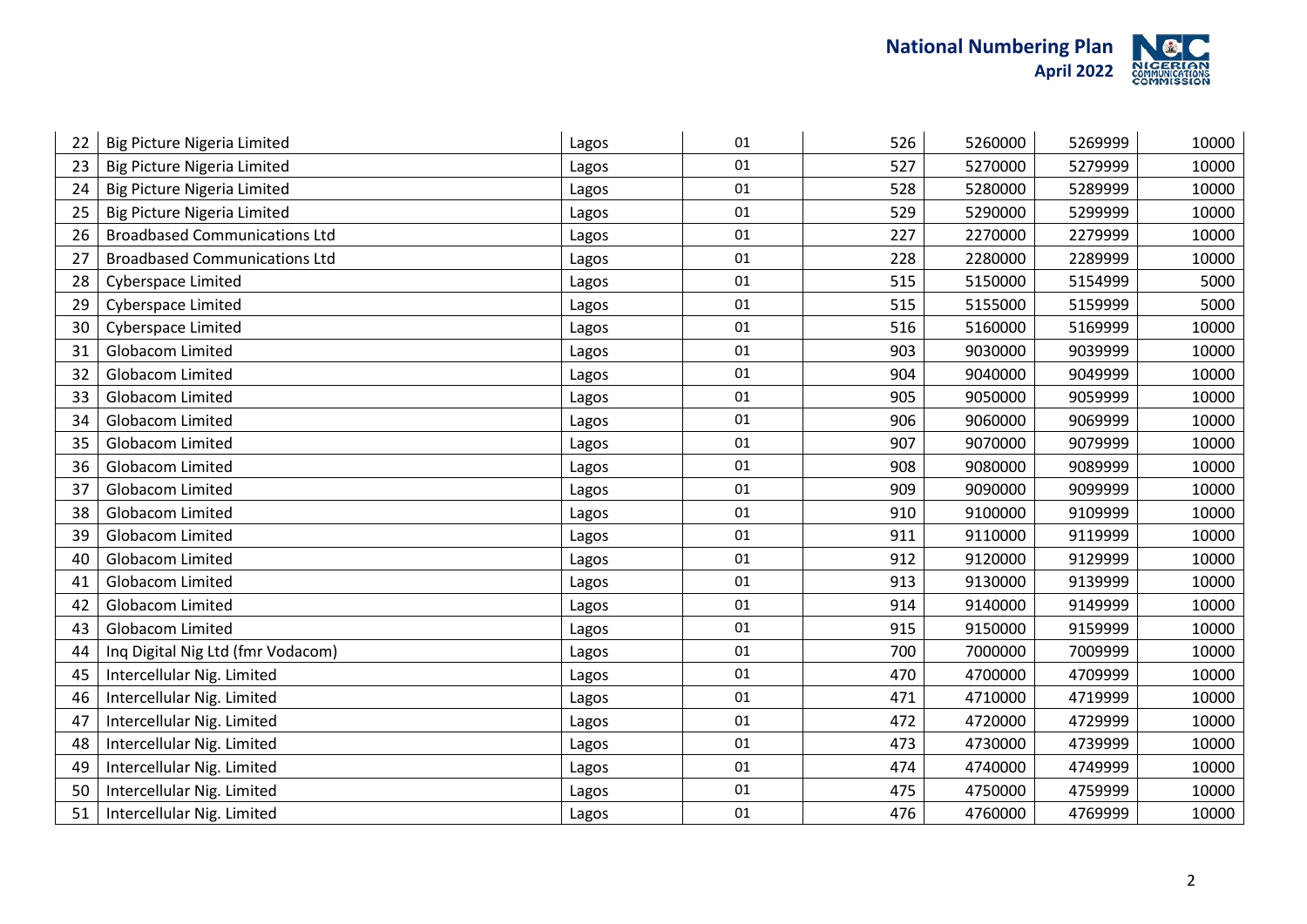

| Intercellular Nig. Limited       | Lagos | 01 | 477 | 4770000 | 4779999 | 10000 |
|----------------------------------|-------|----|-----|---------|---------|-------|
| Intercellular Nig. Limited       | Lagos | 01 | 478 | 4780000 | 4789999 | 10000 |
| Intercellular Nig. Limited       | Lagos | 01 | 479 | 4790000 | 4799999 | 10000 |
| iPNX Nigeria Limited             | Lagos | 01 | 628 | 6280000 | 6284999 | 5000  |
| iPNX Nigeria Limited             | Lagos | 01 | 629 | 6290000 | 6299999 | 10000 |
| iPNX Nigeria Limited             | Lagos | 01 | 630 | 6300000 | 6309999 | 10000 |
| iPNX Nigeria Limited             | Lagos | 01 | 631 | 6310000 | 6319999 | 10000 |
| iPNX Nigeria Limited             | Lagos | 01 | 632 | 6320000 | 6329999 | 10000 |
| iPNX Nigeria Limited             | Lagos | 01 | 633 | 6330000 | 6339999 | 10000 |
| iPNX Nigeria Limited             | Lagos | 01 | 634 | 6340000 | 6349999 | 10000 |
| iPNX Nigeria Limited             | Lagos | 01 | 635 | 6350000 | 6359999 | 10000 |
| iPNX Nigeria Limited             | Lagos | 01 | 636 | 6360000 | 6369999 | 10000 |
| iPNX Nigeria Limited             | Lagos | 01 | 637 | 6370000 | 6379999 | 10000 |
| iPNX Nigeria Limited             | Lagos | 01 | 638 | 6380000 | 6389999 | 10000 |
| MTN Nig Comm. Ltd (fmr Visafone) | Lagos | 01 | 290 | 2900000 | 2909999 | 10000 |
| MTN Nig Comm. Ltd (fmr Visafone) | Lagos | 01 | 295 | 2950000 | 2959999 | 10000 |
| MTN Nig Comm. Ltd (fmr Visafone) | Lagos | 01 | 342 | 3420000 | 3424999 | 5000  |
| MTN Nig Comm. Ltd (fmr Visafone) | Lagos | 01 | 490 | 4900000 | 4904999 | 5000  |
| MTN Nig Comm. Ltd (fmr Visafone) | Lagos | 01 | 453 | 4530000 | 4539999 | 10000 |
| MTN Nig Comm. Ltd (fmr Visafone) | Lagos | 01 | 454 | 4540000 | 4549999 | 10000 |
| MTN Nig Comm. Ltd (fmr Visafone) | Lagos | 01 | 291 | 2910000 | 2919999 | 10000 |
| MTN Nig Comm. Ltd (fmr Visafone) | Lagos | 01 | 292 | 2920000 | 2929999 | 10000 |
| MTN Nig Comm. Ltd (fmr Visafone) | Lagos | 01 | 293 | 2930000 | 2939999 | 10000 |
| MTN Nig. Comm Plc (Fixed Lines)  | Lagos | 01 | 461 | 4610000 | 4619999 | 10000 |
| MTN Nig. Comm Plc (Fixed Lines)  | Lagos | 01 | 460 | 4600000 | 4609999 | 10000 |
| MTN Nig. Comm Plc (Fixed Lines)  | Lagos | 01 | 462 | 4620000 | 4629999 | 10000 |
| MTN Nig. Comm Plc (Fixed Lines)  | Lagos | 01 | 463 | 4630000 | 4639999 | 10000 |
| MTN Nig. Comm Plc (Fixed Lines)  | Lagos | 01 | 464 | 4640000 | 4649999 | 10000 |
| MTN Nig. Comm Plc (Fixed Lines)  | Lagos | 01 | 465 | 4650000 | 4659999 | 10000 |
| MTN Nig. Comm Plc (Fixed Lines)  | Lagos | 01 | 466 | 4660000 | 4669999 | 10000 |
|                                  |       |    |     |         |         |       |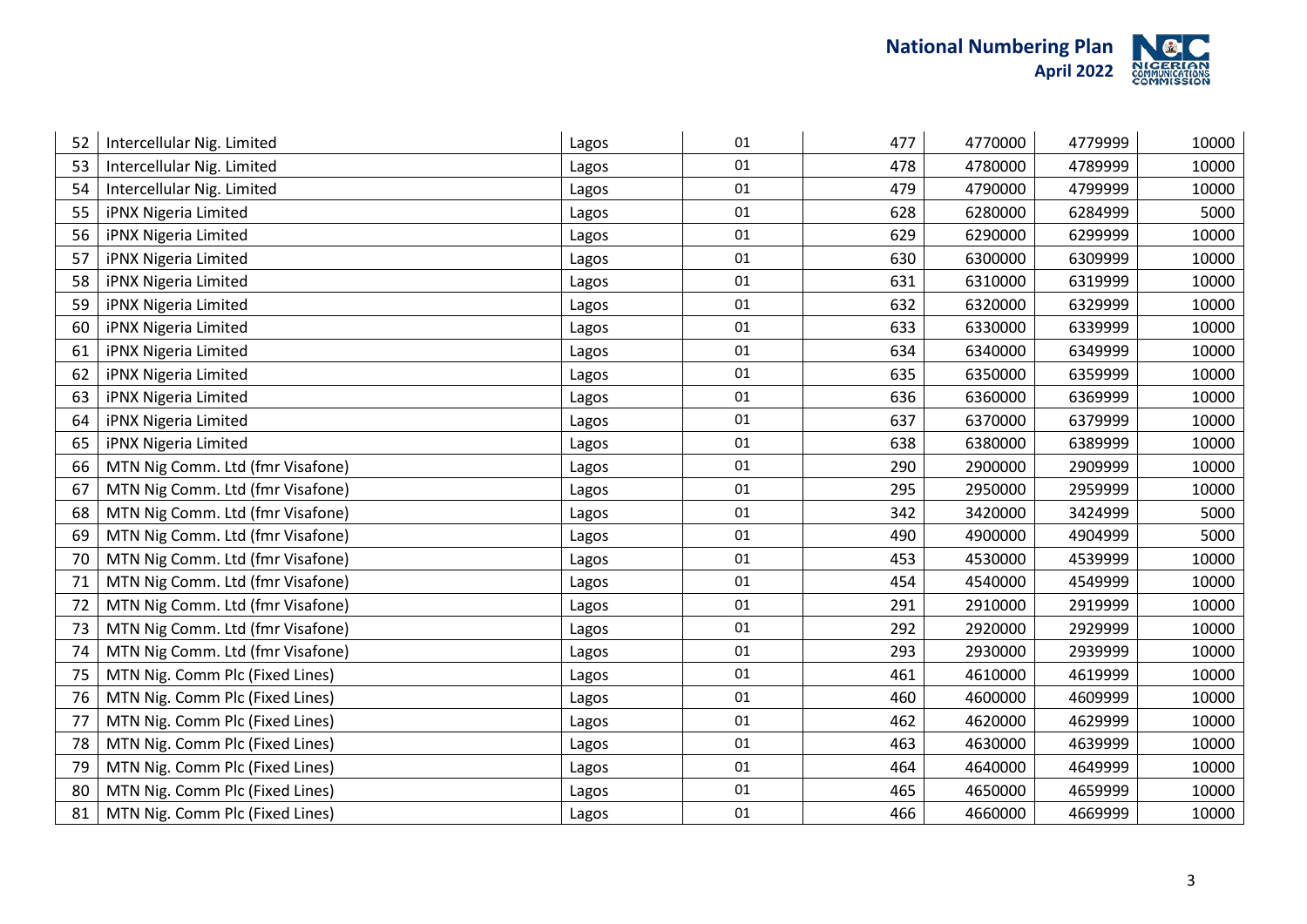

| 82  | MTN Nig. Comm Plc (Fixed Lines)  | Lagos  | 01 | 467 | 4670000 | 4679999 | 10000 |
|-----|----------------------------------|--------|----|-----|---------|---------|-------|
| 83  | MTN Nig. Comm Plc (Fixed Lines)  | Lagos  | 01 | 468 | 4680000 | 4689999 | 10000 |
| 84  | MTN Nig. Comm Plc (Fixed Lines)  | Lagos  | 01 | 469 | 4690000 | 4699999 | 10000 |
| 85  | MYD Technologies Limited         | Lagos  | 01 | 255 | 2550000 | 2559999 | 10000 |
| 86  | NATCOM Dev. & Inv. Ltd (nTel)    | Lagos  | 01 | 424 | 4240000 | 4249999 | 10000 |
| 87  | <b>Spectranet Limited</b>        | Lagos  | 01 | 501 | 5010000 | 5019999 | 10000 |
| 88  | <b>Spectranet Limited</b>        | Lagos  | 01 | 502 | 5020000 | 5029999 | 10000 |
| 89  | <b>Spectranet Limited</b>        | Lagos  | 01 | 503 | 5030000 | 5039999 | 10000 |
| 90  | <b>Swift Networks Limited</b>    | Lagos  | 01 | 710 | 7100000 | 7101999 | 2000  |
| 91  | <b>Swift Networks Limited</b>    | Lagos  | 01 | 711 | 7110000 | 7119999 | 10000 |
| 92  | <b>Swift Networks Limited</b>    | Lagos  | 01 | 712 | 7120000 | 7129999 | 10000 |
| 93  | <b>Swift Networks Limited</b>    | Lagos  | 01 | 713 | 7130000 | 7139999 | 10000 |
| 94  | <b>Swift Networks Limited</b>    | Lagos  | 01 | 714 | 7140000 | 7149999 | 10000 |
| 95  | <b>Swift Networks Limited</b>    | Lagos  | 01 | 715 | 7150000 | 7159999 | 10000 |
| 96  | Swift Telephone Networks Limited | Lagos  | 01 | 343 | 3430000 | 3439999 | 10000 |
| 97  | Swift Telephone Networks Limited | Lagos  | 01 | 344 | 3440000 | 3449999 | 10000 |
| 98  | Swift Telephone Networks Limited | Lagos  | 01 | 345 | 3450000 | 3459999 | 10000 |
| 99  | Swift Telephone Networks Limited | Lagos  | 01 | 346 | 3460000 | 3469999 | 10000 |
| 100 | Swift Telephone Networks Limited | Lagos  | 01 | 347 | 3470000 | 3479999 | 10000 |
| 101 | Swift Telephone Networks Limited | Lagos  | 01 | 348 | 3480000 | 3489999 | 10000 |
| 102 | <b>Tizeti Network Limited</b>    | Lagos  | 01 | 229 | 2290000 | 2299999 | 10000 |
| 103 | <b>Trucall Solutions Limited</b> | Lagos  | 01 | 252 | 2520000 | 2529999 | 10000 |
| 104 | Vezeti Services Limited          | Lagos  | 01 | 888 | 8880000 | 8889999 | 10000 |
| 105 | Globacom Limited                 | Ibadan | 02 | 903 | 9030000 | 9039999 | 10000 |
| 106 | <b>Globacom Limited</b>          | Ibadan | 02 | 904 | 9040000 | 9049999 | 10000 |
| 107 | <b>Globacom Limited</b>          | Ibadan | 02 | 905 | 9050000 | 9059999 | 10000 |
| 108 | iPNX Nigeria Limited             | Ibadan | 02 | 628 | 6280000 | 6289999 | 10000 |
| 109 | MTN Nig Comm. Ltd (fmr Visafone) | Ibadan | 02 | 290 | 2900000 | 2900499 | 500   |
| 110 | MTN Nig Comm. Ltd (fmr Visafone) | Ibadan | 02 | 291 | 2910000 | 2919999 | 10000 |
| 111 | MTN Nig. Comm Plc (Fixed Lines)  | Ibadan | 02 | 461 | 4610000 | 4619999 | 10000 |
|     |                                  |        |    |     |         |         |       |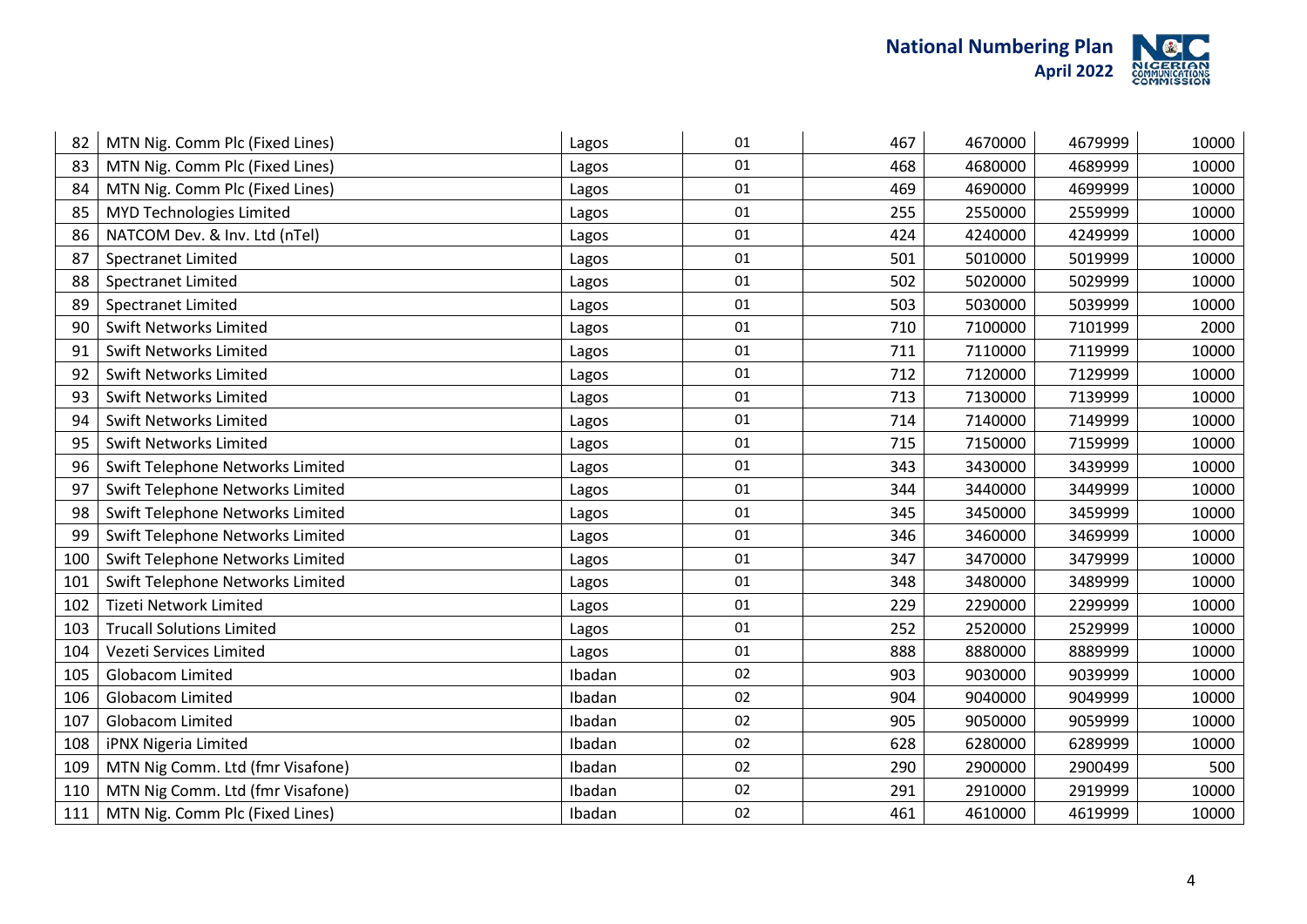

| 112 | Nationwave Telecom Nig. Limited    | Abuja     | 09  | 301 | 93010000 | 93014999 | 5000  |
|-----|------------------------------------|-----------|-----|-----|----------|----------|-------|
| 113 | Realife Telecommunications Limited | Abuja     | 09  | 305 | 93050000 | 93059999 | 10000 |
| 114 | 21st Century Technologies Limited  | Abuja     | 09  | 278 | 2780000  | 2780999  | 1000  |
| 115 | 21st Century Technologies Limited  | Abuja     | 09  | 277 | 2770000  | 2779999  | 10000 |
| 116 | Airworld Technologies Limited      | Abuja     | 09  | 450 | 4500000  | 4509999  | 10000 |
| 117 | <b>Cyberspace Limited</b>          | Abuja     | 09  | 515 | 5150000  | 5154999  | 5000  |
| 118 | <b>Globacom Limited</b>            | Abuja     | 09  | 903 | 9030000  | 9039999  | 10000 |
| 119 | <b>Globacom Limited</b>            | Abuja     | 09  | 904 | 9040000  | 9049999  | 10000 |
| 120 | Inq Digital Nig Ltd (fmr Vodacom)  | Abuja     | 09  | 700 | 7000000  | 7004999  | 5000  |
| 121 | Intercellular Nig. Limited         | Abuja     | 09  | 670 | 6700000  | 6709999  | 10000 |
| 122 | Intercellular Nig. Limited         | Abuja     | 09  | 671 | 6710000  | 6719999  | 10000 |
| 123 | Intercellular Nig. Limited         | Abuja     | 09  | 672 | 6720000  | 6729999  | 10000 |
| 124 | Intercellular Nig. Limited         | Abuja     | 09  | 673 | 6730000  | 6739999  | 10000 |
| 125 | Intercellular Nig. Limited         | Abuja     | 09  | 674 | 6740000  | 6749999  | 10000 |
| 126 | iPNX Nigeria Limited               | Abuja     | 09  | 623 | 6230000  | 6234999  | 5000  |
| 127 | iPNX Nigeria Limited               | Abuja     | 09  | 624 | 6240000  | 6249999  | 10000 |
| 128 | MTN Nig Comm. Ltd (fmr Visafone)   | Abuja     | 09  | 290 | 2900000  | 2900999  | 1000  |
| 129 | MTN Nig Comm. Ltd (fmr Visafone)   | Abuja     | 09  | 291 | 2910000  | 2919999  | 10000 |
| 130 | MTN Nig Comm. Ltd (fmr Visafone)   | Abuja     | 09  | 292 | 2920000  | 2929999  | 10000 |
| 131 | MTN Nig. Comm Plc (Fixed Lines)    | Abuja     | 09  | 460 | 4600000  | 4609999  | 10000 |
| 132 | MTN Nig. Comm Plc (Fixed Lines)    | Abuja     | 09  | 461 | 4610000  | 4619999  | 10000 |
| 133 | MTN Nig. Comm Plc (Fixed Lines)    | Abuja     | 09  | 462 | 4620000  | 4629999  | 10000 |
| 134 | MTN Nig. Comm Plc (Fixed Lines)    | Abuja     | 09  | 463 | 4630000  | 4639999  | 10000 |
| 135 | NATCOM Dev. & Inv. Ltd (nTel)      | Abuja     | 09  | 604 | 6040000  | 6049999  | 10000 |
| 136 | Skyway Technology & Services Ltd   | Abuja     | 09  | 299 | 2990000  | 2999999  | 10000 |
| 137 | Nationwaves Telcom Nigeria Limited | Abuja     | 09  | 301 | 3010000  | 3014999  | 5000  |
| 138 | MTN Nig Comm. Ltd (fmr Visafone)   | Ilorin    | 031 | 29  | 290000   | 299999   | 10000 |
| 139 | MTN Nig. Comm Plc (Fixed Lines)    | Ilorin    | 031 | 46  | 460000   | 469999   | 10000 |
| 140 | <b>Globacom Limited</b>            | Ijebu-Ode | 037 | 93  | 930000   | 939999   | 10000 |
| 141 | Globacom Limited                   | Ijebu-Ode | 037 | 94  | 940000   | 949999   | 10000 |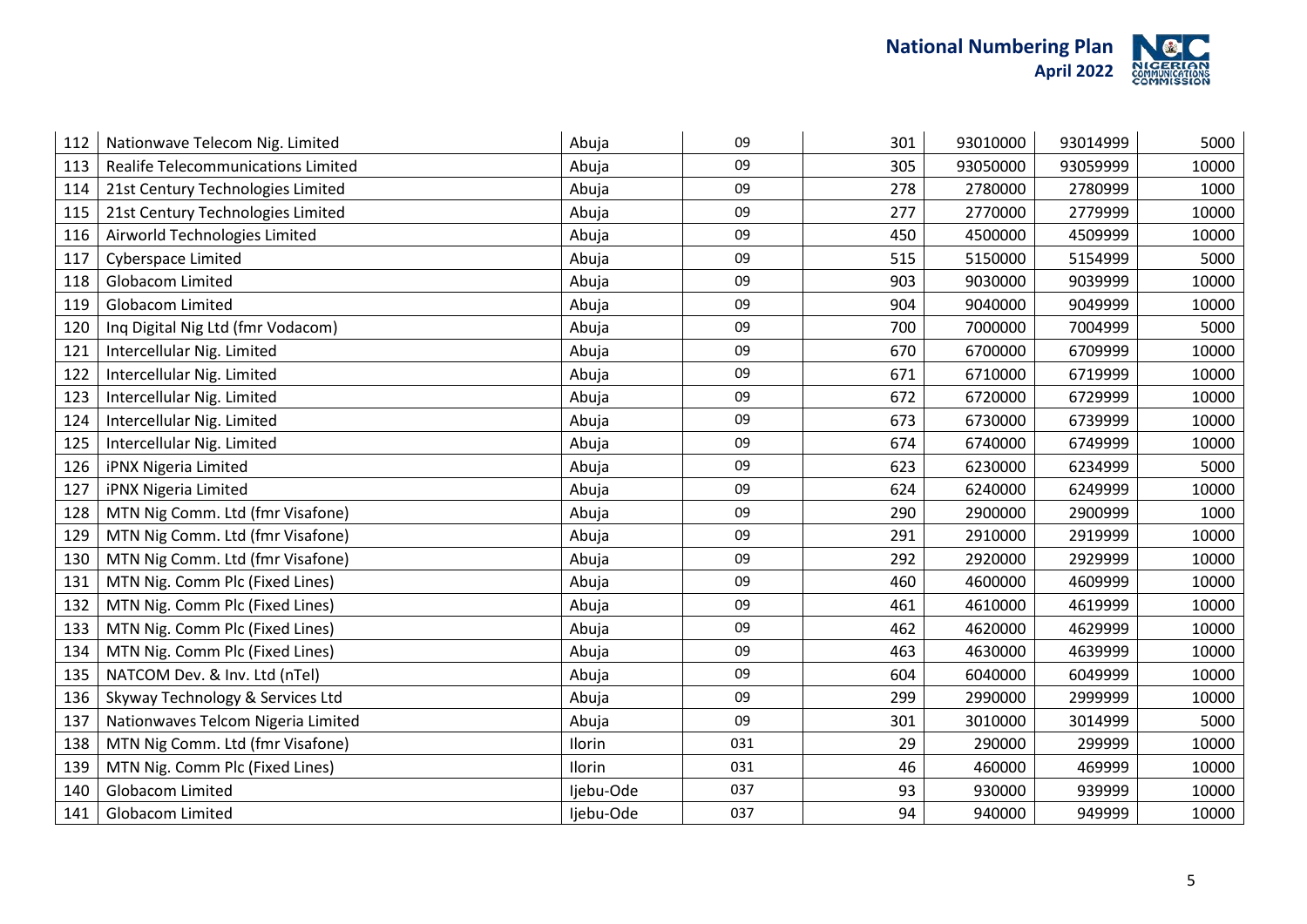

| 142 | <b>Globacom Limited</b>           | Ijebu-Ode    | 037 | 95 | 950000 | 959999 | 10000 |
|-----|-----------------------------------|--------------|-----|----|--------|--------|-------|
| 143 | 21st Century Technologies Limited | Abeokuta     | 039 | 27 | 270000 | 270499 | 500   |
| 144 | Globacom Limited                  | Abeokuta     | 039 | 93 | 930000 | 939999 | 10000 |
| 145 | Globacom Limited                  | Abeokuta     | 039 | 94 | 940000 | 949999 | 10000 |
| 146 | MTN Nig Comm. Ltd (fmr Visafone)  | Abeokuta     | 039 | 29 | 290000 | 299999 | 10000 |
| 147 | MTN Nig Comm. Ltd (fmr Visafone)  | Enugu        | 042 | 66 | 660000 | 669999 | 10000 |
| 148 | MTN Nig Comm. Ltd (fmr Visafone)  | Enugu        | 042 | 29 | 290000 | 299999 | 10000 |
| 149 | MTN Nig Comm. Ltd (fmr Visafone)  | Abakaliki    | 043 | 29 | 290000 | 299999 | 10000 |
| 150 | MTN Nig Comm. Ltd (fmr Visafone)  | Onitsha      | 046 | 29 | 290000 | 290999 | 1000  |
| 151 | MTN Nig Comm. Ltd (fmr Visafone)  | Onitsha      | 046 | 66 | 660000 | 669999 | 10000 |
| 152 | MTN Nig Comm. Ltd (fmr Visafone)  | Onitsha      | 046 | 28 | 280000 | 289999 | 10000 |
| 153 | TNT Global Technologies Int'l Ltd | Lafia        | 047 | 63 | 630000 | 630999 | 1000  |
| 154 | MTN Nig Comm. Ltd (fmr Visafone)  | Awka         | 048 | 88 | 880000 | 889999 | 10000 |
| 155 | MTN Nig Comm. Ltd (fmr Visafone)  | Awka         | 048 | 29 | 290000 | 299999 | 10000 |
| 156 | <b>Globacom Limited</b>           | Benin        | 052 | 93 | 930000 | 939999 | 10000 |
| 157 | <b>Globacom Limited</b>           | <b>Benin</b> | 052 | 94 | 940000 | 949999 | 10000 |
| 158 | Globacom Limited                  | Benin        | 052 | 95 | 950000 | 959999 | 10000 |
| 159 | <b>Globacom Limited</b>           | Benin        | 052 | 96 | 960000 | 969999 | 10000 |
| 160 | MTN Nig Comm. Ltd (fmr Visafone)  | <b>Benin</b> | 052 | 29 | 290000 | 299999 | 10000 |
| 161 | 21st Century Technologies Limited | Warri        | 053 | 27 | 270000 | 270999 | 1000  |
| 162 | Globacom Limited                  | Warri        | 053 | 93 | 930000 | 939999 | 10000 |
| 163 | Globacom Limited                  | Warri        | 053 | 94 | 940000 | 949999 | 10000 |
| 164 | MTN Nig Comm. Ltd (fmr Visafone)  | Warri        | 053 | 29 | 290000 | 299999 | 10000 |
| 165 | MTN Nig. Comm Plc (Fixed Lines)   | Warri        | 053 | 46 | 460000 | 469999 | 10000 |
| 166 | MTN Nig Comm. Ltd (fmr Visafone)  | Agbor        | 055 | 29 | 290000 | 299999 | 10000 |
| 167 | Globacom Limited                  | Asaba        | 056 | 93 | 930000 | 939999 | 10000 |
| 168 | Globacom Limited                  | Asaba        | 056 | 94 | 940000 | 949999 | 10000 |
| 169 | MTN Nig Comm. Ltd (fmr Visafone)  | Asaba        | 056 | 29 | 290000 | 299999 | 10000 |
| 170 | 21st Century Technologies Limited | Kaduna       | 062 | 27 | 270000 | 270999 | 1000  |
| 171 | Globacom Limited                  | Kaduna       | 062 | 93 | 930000 | 939999 | 10000 |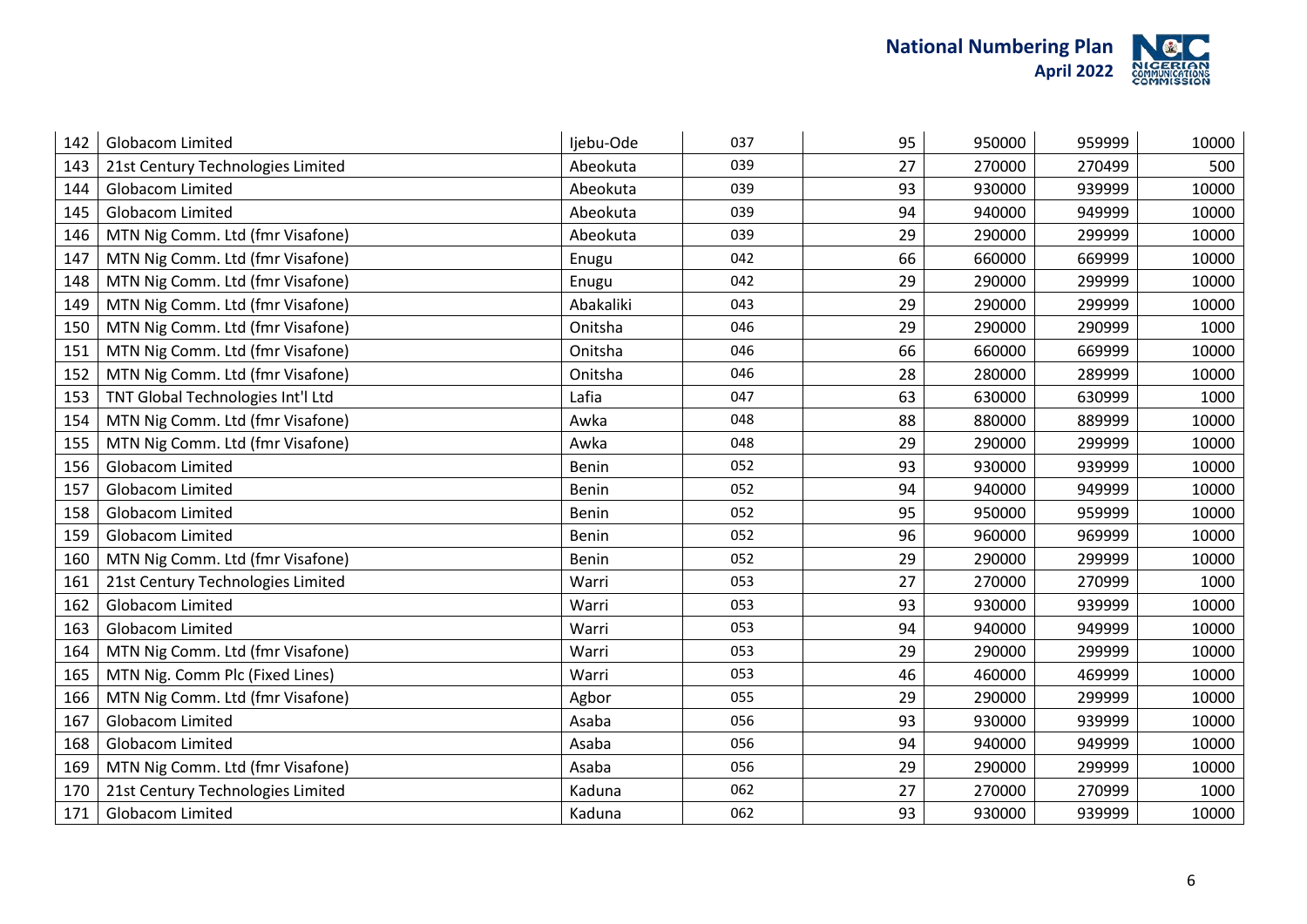

| 172 | Globacom Limited                  | Kaduna  | 062 | 94 | 940000   | 949999   | 10000 |
|-----|-----------------------------------|---------|-----|----|----------|----------|-------|
| 173 | Globacom Limited                  | Kaduna  | 062 | 95 | 950000   | 959999   | 10000 |
| 174 | <b>Globacom Limited</b>           | Kaduna  | 062 | 96 | 960000   | 969999   | 10000 |
| 175 | Intercellular Nig. Limited        | Kaduna  | 062 | 37 | 370000   | 379999   | 10000 |
| 176 | Intercellular Nig. Limited        | Kaduna  | 062 | 38 | 380000   | 389999   | 10000 |
| 177 | Intercellular Nig. Limited        | Kaduna  | 062 | 39 | 390000   | 399999   | 10000 |
| 178 | MTN Nig Comm. Ltd (fmr Visafone)  | Kaduna  | 062 | 29 | 290000   | 299999   | 10000 |
| 179 | MTN Nig. Comm Plc (Fixed Lines)   | Kaduna  | 062 | 46 | 460000   | 469999   | 10000 |
| 180 | Ratel Plus Nig. Limited           | Kano    | 064 | 70 | 64700000 | 64709999 | 10000 |
| 181 | Ratel Plus Nig. Limited           | Kano    | 064 | 71 | 64710000 | 64719999 | 10000 |
| 182 | Ratel Plus Nig. Limited           | Kano    | 064 | 72 | 64720000 | 64729999 | 10000 |
| 183 | Ratel Plus Nig. Limited           | Kano    | 064 | 73 | 64730000 | 64739999 | 10000 |
| 184 | Ratel Plus Nig. Limited           | Kano    | 064 | 74 | 64740000 | 64749999 | 10000 |
| 185 | 21st Century Technologies Limited | Kano    | 064 | 27 | 270000   | 270999   | 1000  |
| 186 | <b>Globacom Limited</b>           | Kano    | 064 | 83 | 830000   | 839999   | 10000 |
| 187 | Globacom Limited                  | Kano    | 064 | 84 | 840000   | 849999   | 10000 |
| 188 | Globacom Limited                  | Kano    | 064 | 85 | 850000   | 859999   | 10000 |
| 189 | Globacom Limited                  | Kano    | 064 | 86 | 860000   | 869999   | 10000 |
| 190 | Intercellular Nig. Limited        | Kano    | 064 | 31 | 310000   | 319999   | 10000 |
| 191 | Intercellular Nig. Limited        | Kano    | 064 | 32 | 320000   | 329999   | 10000 |
| 192 | Intercellular Nig. Limited        | Kano    | 064 | 33 | 330000   | 339999   | 10000 |
| 193 | iPNX Nigeria Limited              | Kano    | 064 | 40 | 400000   | 409999   | 10000 |
| 194 | MTN Nig Comm. Ltd (fmr Visafone)  | Kano    | 064 | 29 | 290000   | 290499   | 500   |
| 195 | MTN Nig Comm. Ltd (fmr Visafone)  | Kano    | 064 | 43 | 430000   | 439999   | 10000 |
| 196 | MTN Nig. Comm Plc (Fixed Lines)   | Kano    | 064 | 46 | 460000   | 469999   | 10000 |
| 197 | MTN Nig Comm. Ltd (fmr Visafone)  | Katsina | 065 | 29 | 290000   | 299999   | 10000 |
| 198 | Globacom Limited                  | Minna   | 066 | 93 | 930000   | 939999   | 10000 |
| 199 | Globacom Limited                  | Minna   | 066 | 94 | 940000   | 949999   | 10000 |
| 200 | Globacom Limited                  | Zaria   | 069 | 93 | 930000   | 939999   | 10000 |
| 201 | <b>Globacom Limited</b>           | Zaria   | 069 | 94 | 940000   | 949999   | 10000 |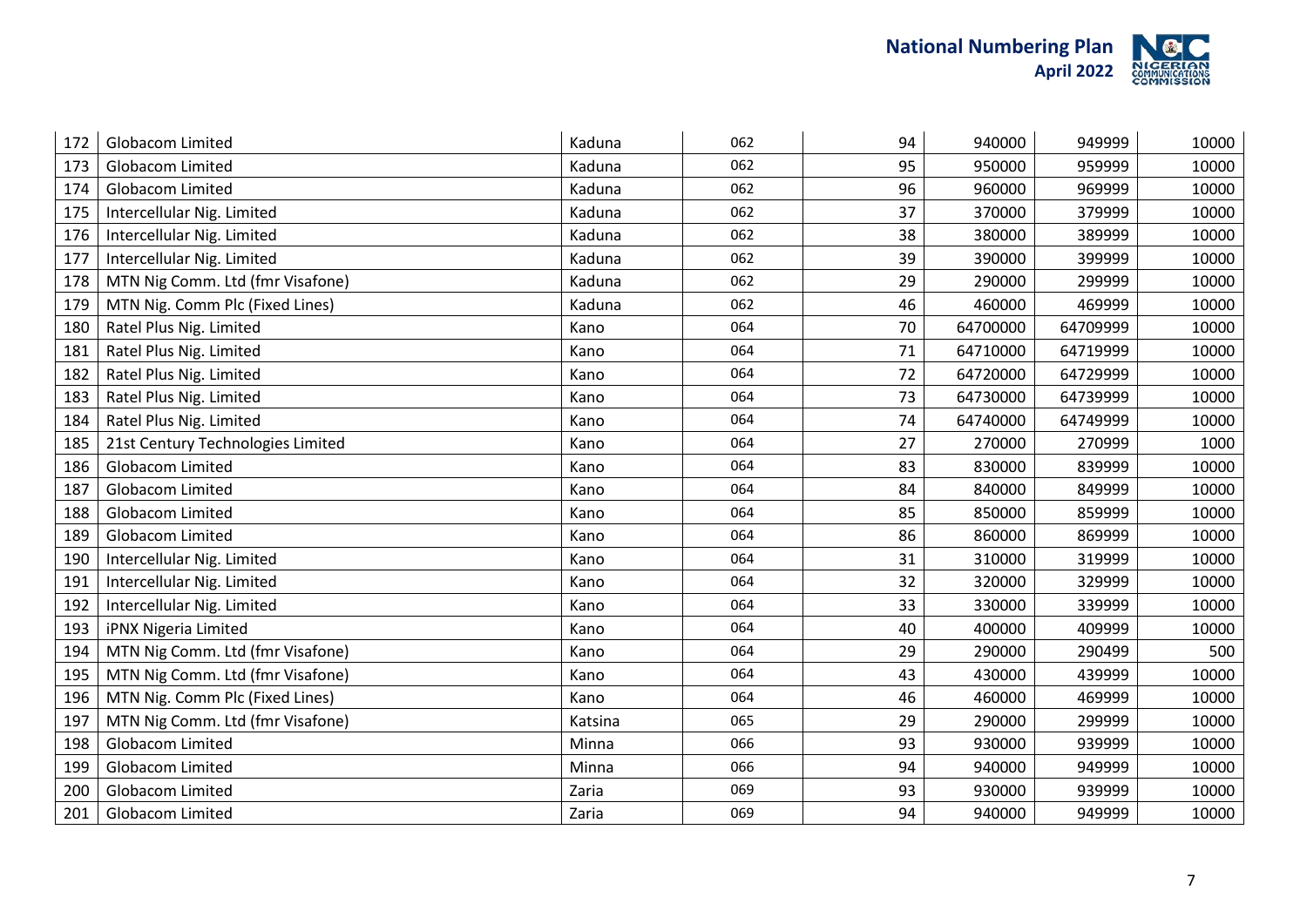

| 202 | <b>Globacom Limited</b>           | Zaria         | 069 | 95 | 950000   | 959999   | 10000 |
|-----|-----------------------------------|---------------|-----|----|----------|----------|-------|
| 203 | Intercellular Nig. Limited        | Zaria         | 069 | 37 | 370000   | 379999   | 10000 |
| 204 | Intercellular Nig. Limited        | Zaria         | 069 | 38 | 380000   | 389999   | 10000 |
| 205 | MTN Nig Comm. Ltd (fmr Visafone)  | Zaria         | 069 | 29 | 290000   | 299999   | 10000 |
| 206 | MTN Nig Comm. Ltd (fmr Visafone)  | Jos           | 073 | 29 | 290000   | 299999   | 10000 |
| 207 | Intercellular Nig. Limited        | Maiduguri     | 076 | 37 | 370000   | 379999   | 10000 |
| 208 | Intercellular Nig. Limited        | Maiduguri     | 076 | 38 | 380000   | 389999   | 10000 |
| 209 | Intercellular Nig. Limited        | Maiduguri     | 076 | 39 | 390000   | 399999   | 10000 |
| 210 | MTN Nig Comm. Ltd (fmr Visafone)  | Maiduguri     | 076 | 29 | 290000   | 299999   | 10000 |
| 211 | MTN Nig Comm. Ltd (fmr Visafone)  | Aba           | 082 | 44 | 440000   | 449999   | 10000 |
| 212 | MTN Nig Comm. Ltd (fmr Visafone)  | Aba           | 082 | 55 | 550000   | 559999   | 10000 |
| 213 | MTN Nig Comm. Ltd (fmr Visafone)  | Aba           | 082 | 29 | 290000   | 299999   | 10000 |
| 214 | MTN Nig. Comm Plc (Fixed Lines)   | Aba           | 082 | 46 | 460000   | 469999   | 10000 |
| 215 | MTN Nig Comm. Ltd (fmr Visafone)  | Owerri        | 083 | 66 | 660000   | 669999   | 10000 |
| 216 | MTN Nig Comm. Ltd (fmr Visafone)  | Owerri        | 083 | 43 | 430000   | 439999   | 10000 |
| 217 | <b>Brass-Wave Global Limited</b>  | Port Harcourt | 084 | 63 | 84630000 | 84639999 | 10000 |
| 218 | 21st Century Technologies Limited | Port Harcourt | 084 | 27 | 270000   | 270999   | 1000  |
| 219 | 21st Century Technologies Limited | Port Harcourt | 084 | 28 | 280000   | 289999   | 10000 |
| 220 | Globacom Limited                  | Port Harcourt | 084 | 93 | 930000   | 939999   | 10000 |
| 221 | Globacom Limited                  | Port Harcourt | 084 | 94 | 940000   | 949999   | 10000 |
| 222 | Inq Digital Nig Ltd (fmr Vodacom) | Port Harcourt | 084 | 70 | 700000   | 704999   | 5000  |
| 223 | Intercellular Nig. Limited        | Port Harcourt | 084 | 57 | 570000   | 579999   | 10000 |
| 224 | iPNX Nigeria Limited              | Port Harcourt | 084 | 36 | 360000   | 364999   | 5000  |
| 225 | iPNX Nigeria Limited              | Port Harcourt | 084 | 65 | 650000   | 659999   | 10000 |
| 226 | MTN Nig Comm. Ltd (fmr Visafone)  | Port Harcourt | 084 | 29 | 290000   | 290999   | 1000  |
| 227 | MTN Nig Comm. Ltd (fmr Visafone)  | Port Harcourt | 084 | 55 | 550000   | 559999   | 10000 |
| 228 | MTN Nig Comm. Ltd (fmr Visafone)  | Port Harcourt | 084 | 66 | 660000   | 669999   | 10000 |
| 229 | MTN Nig Comm. Ltd (fmr Visafone)  | Port Harcourt | 084 | 30 | 300000   | 309999   | 10000 |
| 230 | MTN Nig. Comm Plc (Fixed Lines)   | Port Harcourt | 084 | 46 | 460000   | 469999   | 10000 |
| 231 | MTN Nig. Comm Plc (Fixed Lines)   | Port Harcourt | 084 | 44 | 440000   | 449999   | 10000 |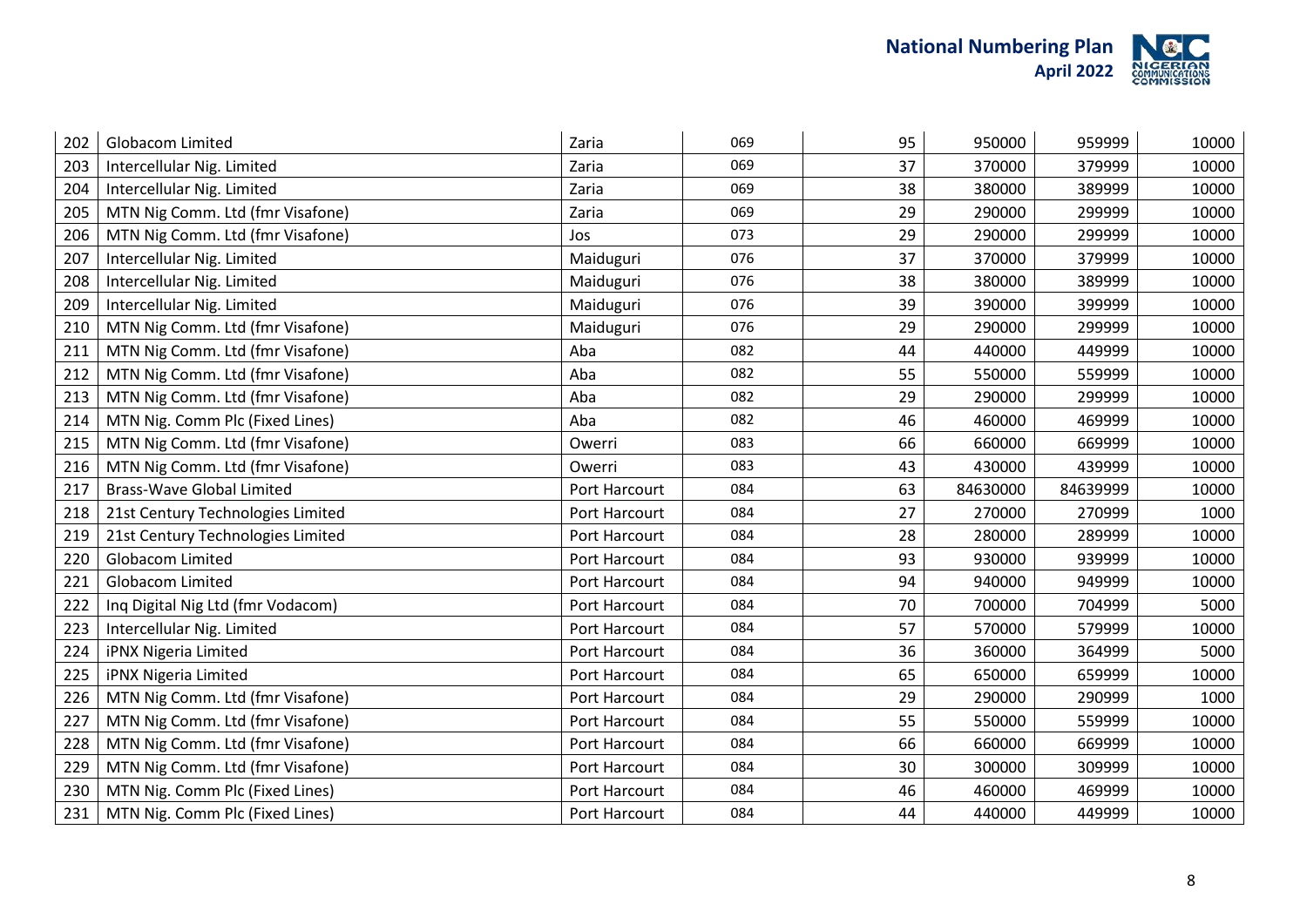

| 232 | MTN Nig. Comm Plc (Fixed Lines)  | Port Harcourt | 084  | 45  | 450000     | 459999     | 10000    |
|-----|----------------------------------|---------------|------|-----|------------|------------|----------|
| 233 | NATCOM Dev. & Inv. Ltd (nTel)    | Port Harcourt | 084  | 20  | 200000     | 209999     | 10000    |
| 234 | <b>FNL Engineering Limited</b>   | Uyo           | 085  | 90  | 85900000   | 85902999   | 3000     |
| 235 | MTN Nig Comm. Ltd (fmr Visafone) | Uyo           | 085  | 66  | 660000     | 669999     | 10000    |
| 236 | MTN Nig Comm. Ltd (fmr Visafone) | Uyo           | 085  | 29  | 290000     | 299999     | 10000    |
| 237 | MTN Nig Comm. Ltd (fmr Visafone) | Calabar       | 087  | 77  | 770000     | 779999     | 10000    |
| 238 | MTN Nig Comm. Ltd (fmr Visafone) | Calabar       | 087  | 66  | 660000     | 669999     | 10000    |
| 239 | MTN Nig Comm. Ltd (fmr Visafone) | Calabar       | 087  | 29  | 290000     | 299999     | 10000    |
| 240 | MTN Nig. Comm Plc (Fixed Lines)  | Calabar       | 087  | 46  | 460000     | 469999     | 10000    |
| 241 | MTN Nig Comm. Ltd (fmr Visafone) | Umuahia       | 088  | 66  | 660000     | 669999     | 10000    |
| 242 | MTN Nig Comm. Ltd (fmr Visafone) | Umuahia       | 088  | 29  | 290000     | 299999     | 10000    |
| 243 | MTN Nig. Comm Plc (Fixed Lines)  | Yenagoa       | 089  | 46  | 460000     | 469999     | 10000    |
| 244 | Airtel Networks Limited          | National      | 0701 | 701 | 7010000000 | 7019999999 | 10000000 |
| 245 | MTN Nig Comm. Ltd (fmr Visafone) | National      | 0702 | 702 | 7025000000 | 7025999999 | 1000000  |
| 246 | MTN Nig Comm. Ltd (fmr Visafone) | National      | 0702 | 702 | 7026000000 | 7026999999 | 1000000  |
| 247 | Smile Communications Nigeria Ltd | National      | 0702 | 702 | 7020000000 | 7020999999 | 1000000  |
| 248 | MTN Nig. Comm Plc (Mobile Lines) | National      | 0703 | 703 | 7030000000 | 7039999999 | 10000000 |
| 249 | MTN Nig Comm. Ltd (fmr Visafone) | National      | 0704 | 704 | 7040000000 | 7046999999 | 7000000  |
| 250 | MTN Nig. Comm Plc (Mobile Lines) | National      | 0704 | 704 | 7047000000 | 7047999999 | 3000000  |
| 251 | Glo Mobile                       | National      | 0705 | 705 | 7050000000 | 7059999999 | 10000000 |
| 252 | MTN Nig. Comm Plc (Mobile Lines) | National      | 0706 | 706 | 7060000000 | 7069999999 | 10000000 |
| 253 | Airtel Networks Limited          | National      | 0708 | 708 | 7080000000 | 7089999999 | 10000000 |
| 254 | Airtel Networks Limited          | National      | 0802 | 802 | 8020000000 | 8029999999 | 10000000 |
| 255 | MTN Nig. Comm Plc (Mobile Lines) | National      | 0803 | 803 | 8030000000 | 8039999999 | 10000000 |
| 256 | NATCOM Dev. & Inv. Ltd (nTel)    | National      | 0804 | 804 | 8040000000 | 8049999999 | 10000000 |
| 257 | Glo Mobile                       | National      | 0805 | 805 | 8050000000 | 8059999999 | 10000000 |
| 258 | MTN Nig. Comm Plc (Mobile Lines) | National      | 0806 | 806 | 8060000000 | 8069999999 | 10000000 |
| 259 | Glo Mobile                       | National      | 0807 | 807 | 8070000000 | 8079999999 | 10000000 |
| 260 | Airtel Networks Limited          | National      | 0808 | 808 | 8080000000 | 8089999999 | 10000000 |
| 261 | <b>EMTS Limited (9Mobile)</b>    | National      | 0809 | 809 | 8090000000 | 8099999999 | 10000000 |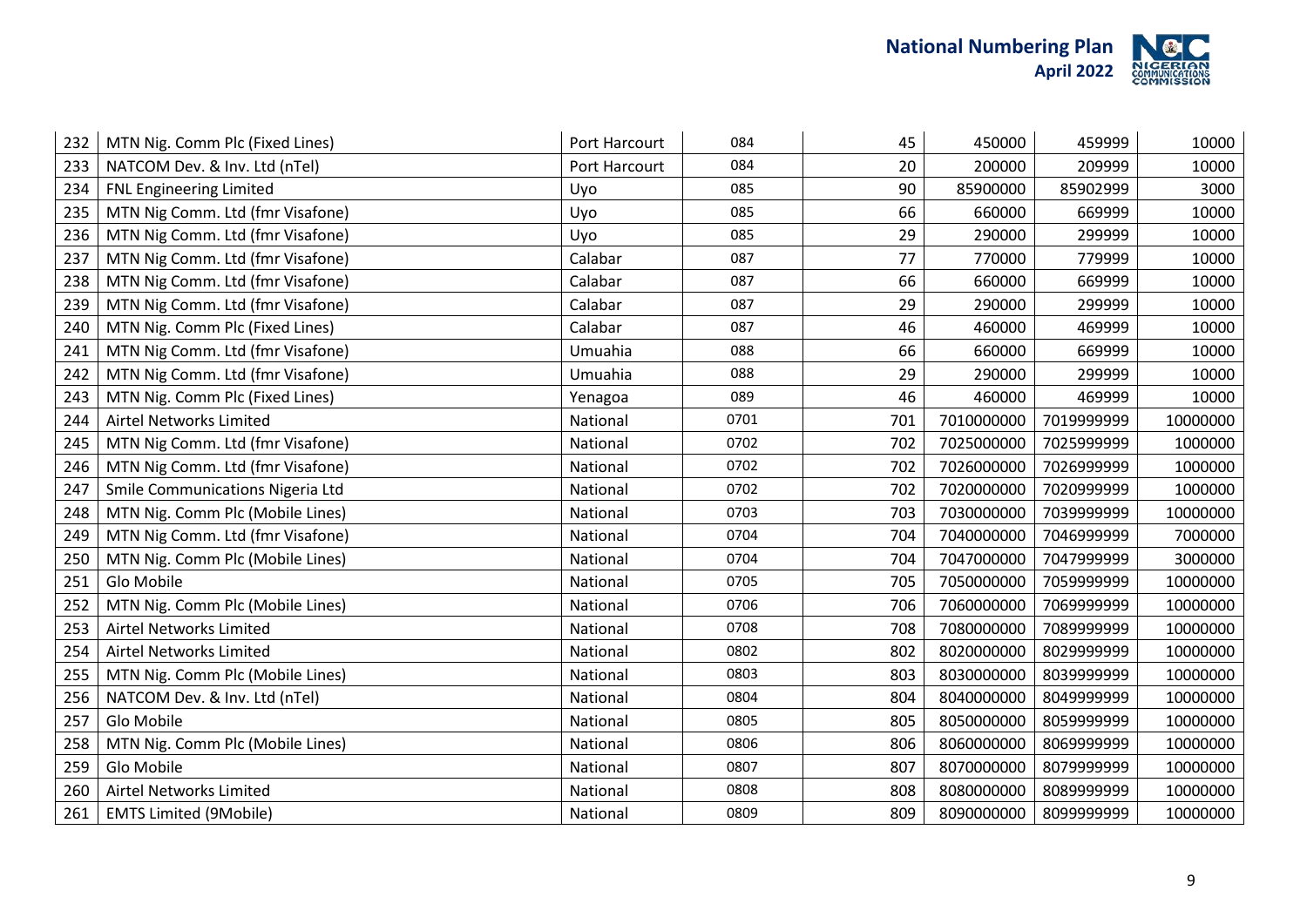

| 262 | MTN Nig. Comm Plc (Mobile Lines)             | National | 0810        | 810 | 8100000000 | 8109999999 | 10000000 |
|-----|----------------------------------------------|----------|-------------|-----|------------|------------|----------|
| 263 | Glo Mobile                                   | National | 0811        | 811 | 8110000000 | 8119999999 | 10000000 |
| 264 | Airtel Networks Limited                      | National | 0812        | 812 | 8120000000 | 8129999999 | 10000000 |
| 265 | MTN Nig. Comm Plc (Mobile Lines)             | National | 0813        | 813 | 8130000000 | 8139999999 | 10000000 |
| 266 | MTN Nig. Comm Plc (Mobile Lines)             | National | 0814        | 814 | 8140000000 | 8149999999 | 10000000 |
| 267 | Glo Mobile                                   | National | 0815        | 815 | 8150000000 | 8159999999 | 10000000 |
| 268 | MTN Nig. Comm Plc (Mobile Lines)             | National | 0816        | 816 | 8160000000 | 8169999999 | 10000000 |
| 269 | <b>EMTS Limited (9Mobile)</b>                | National | 0817        | 817 | 8170000000 | 8179999999 | 10000000 |
| 270 | <b>EMTS Limited (9Mobile)</b>                | National | 0818        | 818 | 8180000000 | 8189999999 | 10000000 |
| 271 | Airtel Networks Limited                      | National | 0901        | 901 | 9010000000 | 9019999999 | 10000000 |
| 272 | Airtel Networks Limited                      | National | 0902        | 902 | 9020000000 | 9029999999 | 10000000 |
| 273 | MTN Nig. Comm Plc (Mobile Lines)             | National | 0903        | 903 | 9030000000 | 9039999999 | 10000000 |
| 274 | Airtel Networks Limited                      | National | 0904        | 904 | 9040000000 | 9049999999 | 10000000 |
| 275 | Glo Mobile                                   | National | 0905        | 905 | 9050000000 | 9059999999 | 10000000 |
| 276 | MTN Nig. Comm Plc (Mobile Lines)             | National | 0906        | 906 | 9060000000 | 9069999999 | 10000000 |
| 277 | Airtel Networks Limited                      | National | 0907        | 907 | 9070000000 | 9079999999 | 10000000 |
| 278 | <b>EMTS Limited (9Mobile)</b>                | National | 0908        | 908 | 9080000000 | 9089999999 | 10000000 |
| 279 | <b>EMTS Limited (9Mobile)</b>                | National | 0909        | 909 | 9090000000 | 9099999999 | 10000000 |
| 280 | Airtel Networks Limited                      | National | 0912        | 912 | 9120000000 | 9129999999 | 10000000 |
| 281 | MTN Nig. Comm Plc (Mobile Lines)             | National | 0913        | 913 | 9130000000 | 9139999999 | 10000000 |
| 282 | Glo Mobile                                   | National | 0915        | 915 | 9150000000 | 9159999999 | 10000000 |
| 283 | MTN Nig. Comm Plc (Mobile Lines)             | National | 0916        | 916 | 9160000000 | 9169999999 | 10000000 |
| 284 | Alpha Technologies Ltd                       | National | 0700 shared | 700 | 7000000000 | 7000099999 | 100000   |
| 285 | CallMe Nigeria Limited                       | National | 0700 shared | 700 | 7008100000 | 7008199999 | 100000   |
| 286 | <b>Cedarview Communications Limited</b>      | National | 0700 shared | 700 | 7001235000 | 7001239999 | 5000     |
| 287 | <b>GTS InfoTel Nigeria Limited</b>           | National | 0700 shared | 700 | 7003300001 | 7003310000 | 10000    |
| 288 | <b>Interra Networks Limited</b>              | National | 0700 shared | 700 | 7002200001 | 7002202000 | 2000     |
| 289 | <b>Reston Communication Services Limited</b> | National | 0700 shared | 700 | 7001030000 | 7001039999 | 10000    |
| 290 | Telvida International Systems Ltd            | National | 0700 shared | 700 | 7002210000 | 7002214999 | 5000     |
| 291 | Interconnect Clearinghouse Nig. Limited      | National | 0702 Shared | 702 | 7022000000 | 7022000199 | 200      |